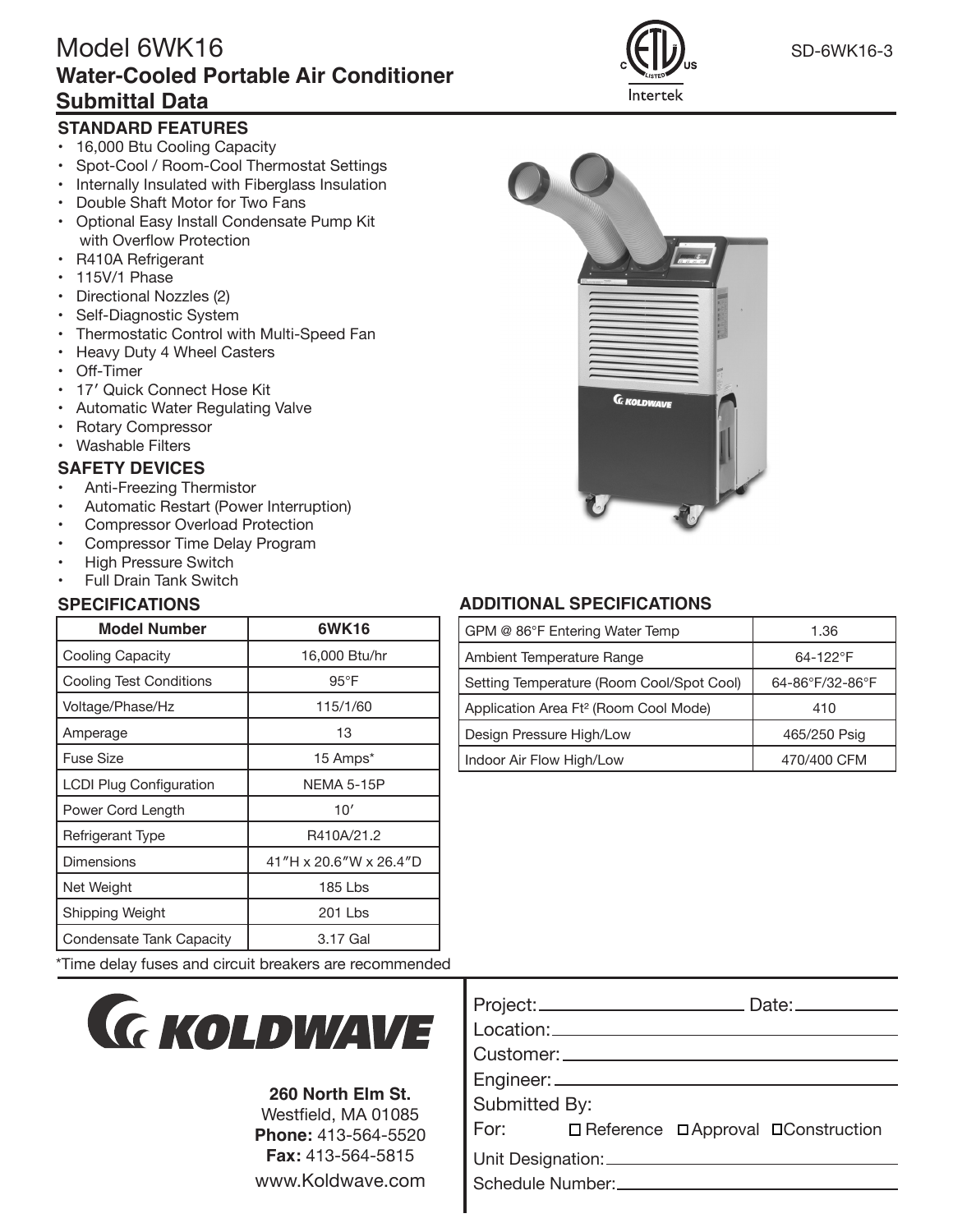

## **Control Panel CONTROL PANEL**



#### Control Panel Key Buttons:

- 1. Power
- 2. Blower
- 3. Spot/Cool
- 4. Room/Cool
- 5. Set Temperature
- 6. Alarm
- 7. Current Temperature
- 8. Target Temperature

## **COMPONENT PARTS**



## **DIMENSIONS (In Inches)**



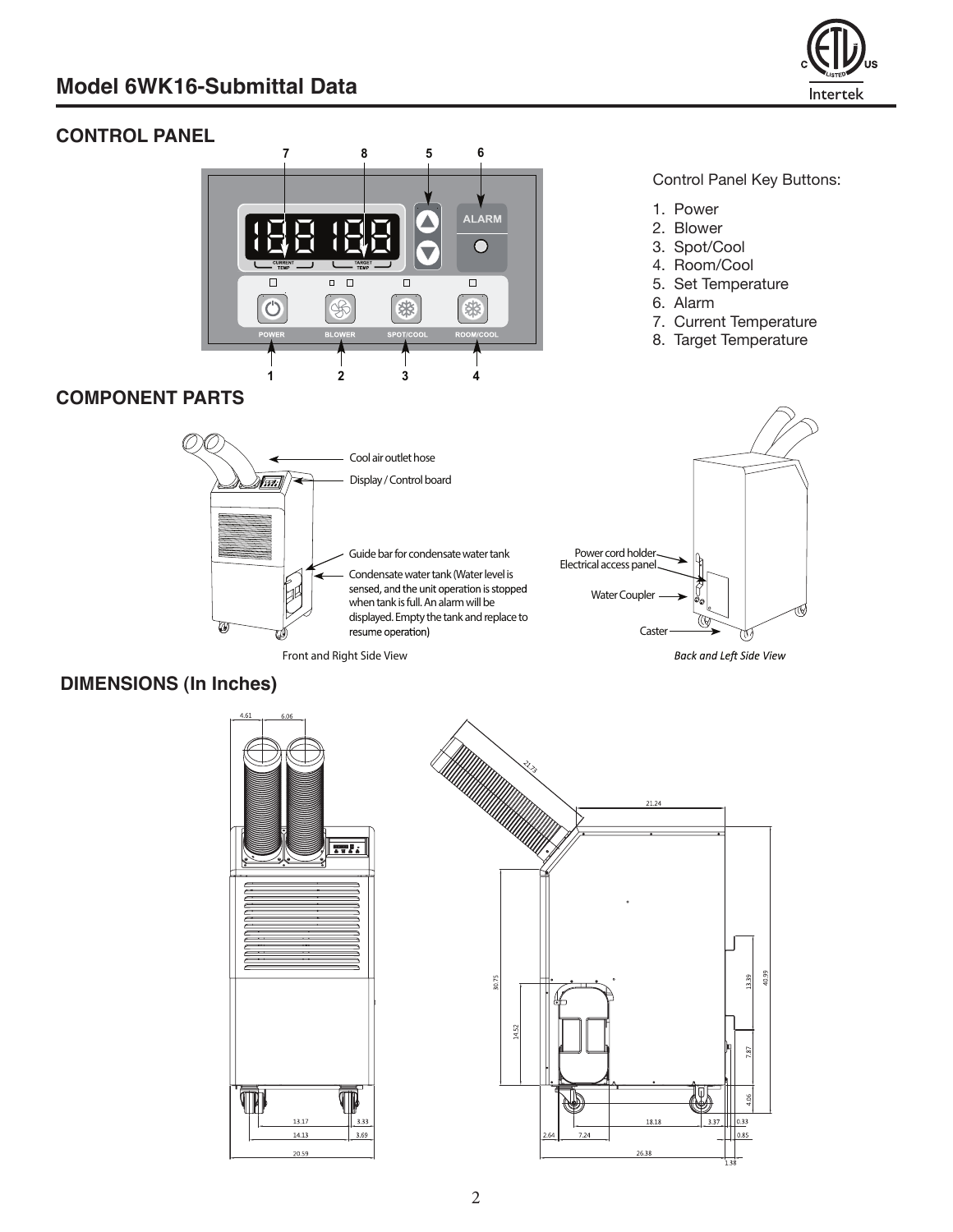

◎

## **ASSEMBLY**



3. Use screws (enclosed inside of box with cool air duct assembly) on the unit as shown in Figure 2.